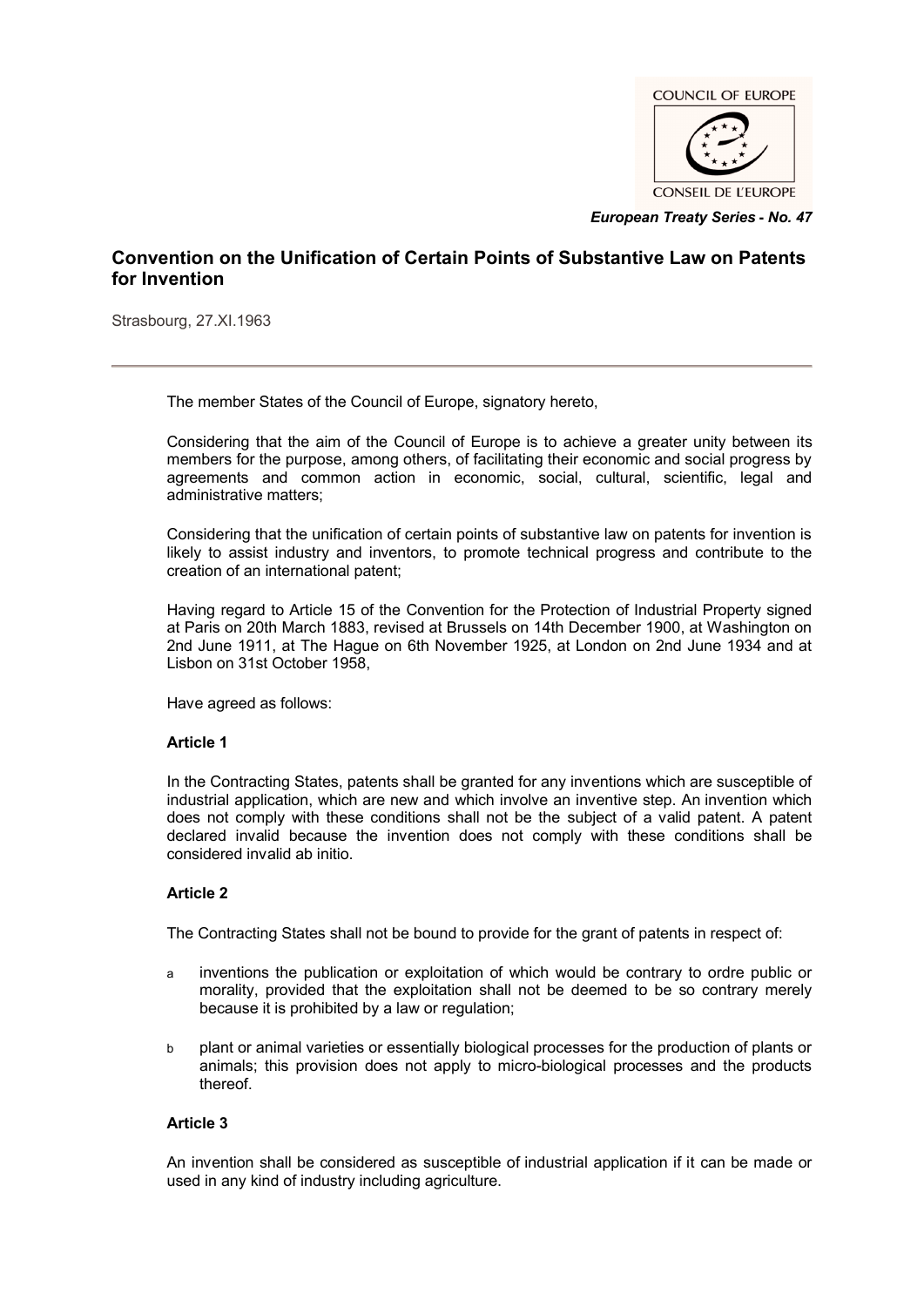# **Article 4**

- 1 An invention shall be considered to be new if it does not form part of the state of the art.
- 2 Subject to the provisions of paragraph 4 of this article, the state of the art shall be held to comprise everything made available to the public by means of a written or oral description, by use, or in any other way, before the date of the patent application or of a foreign application, the priority of which is validly claimed.
- 3 Any Contracting State may consider the contents of applications for patents made, or of patents granted, in that State, which have been officially published on or after the date referred to in paragraph 2 of this article, as comprised in the state of the art, to the extent to which such contents have an earlier priority date.
- 4 A patent shall not be refused or held invalid by virtue only of the fact that the invention was made public, within six months preceding the filing of the application, if the disclosure was due to, or in consequence of:
	- a an evident abuse in relation to the applicant or his legal predecessor, or
	- b the fact that the applicant or his legal predecessor has displayed the invention at official, or officially recognised, international exhibitions falling within the terms of the Convention on international exhibitions signed at Paris on 22nd November 1928 and amended on 10th May 1948.

#### **Article 5**

An invention shall be considered as involving an inventive step if it is not obvious having regard to the state of the art. However, for the purposes of considering whether or not an invention involves an inventive step, the law of any Contracting State may, either generally or in relation to particular classes of patents or patent applications, for example patents of addition, provide that the state of the art shall not include all or any of the patents or patent applications mentioned in paragraph 3 of Article 4.

## **Article 6**

Any Contracting State which does not apply the provisions of paragraph 3 of Article 4 shall nevertheless provide that no invention shall be validly protected in so far as it includes matter which is or has been validly protected by a patent in that State which, though not comprised in the state of the art, has, in respect of that matter, an earlier priority date.

## **Article 7**

Any group of Contracting States who provide for a common patent application may be regarded as a single State for the purposes of paragraph 3 of Article 4, or of Article 6.

## **Article 8**

- 1 The patent application shall contain a description of the invention with the necessary drawings referred to therein and one or more claims defining the protection applied for.
- 2 The description must disclose the invention in a manner sufficiently clear and complete for it to be carried out by a person skilled in the art.
- 3 The extent of the protection conferred by the patent shall be determined by the terms of the claims. Nevertheless, the description and drawings shall be used to interpret the claims.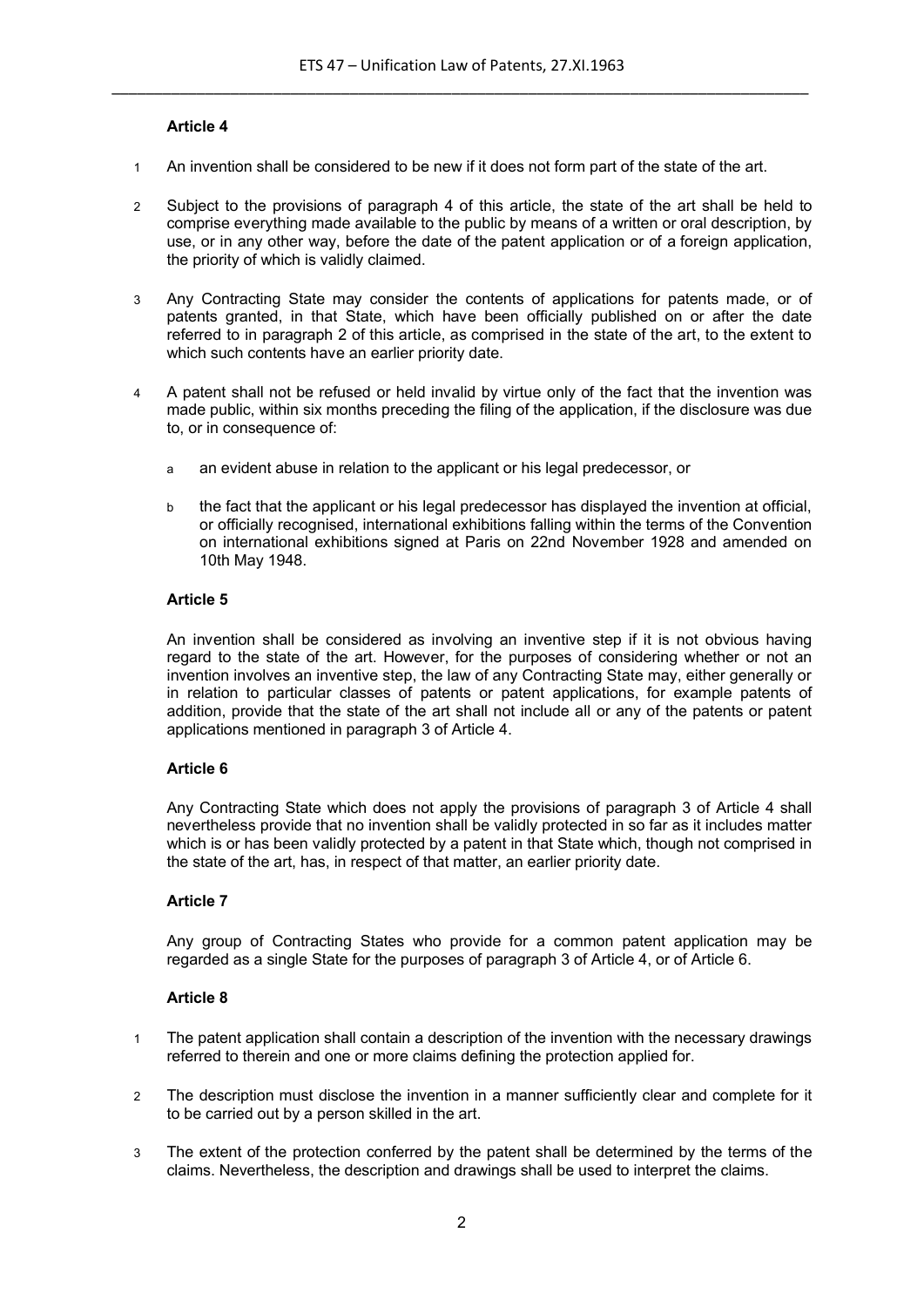## **Article 9**

- 1 This Convention shall be open for signature by the member States of the Council of Europe. It shall be subject to ratification or acceptance. Instruments of ratification or acceptance shall be deposited with the Secretary General of the Council of Europe.
- 2 This Convention shall enter into force three months after the date of deposit of the eighth instrument of ratification or acceptance.
- 3 In respect of a signatory State ratifying or accepting subsequently, the Convention shall come into force three months after the date of deposit of its instrument of ratification or acceptance.

## **Article 10**

- 1 After the entry into force of this Convention, the Committee of Ministers of the Council of Europe may invite any member of the International Union for the Protection of Industrial Property which is not a member of the Council of Europe to accede thereto.
- 2 Such accession shall be effected by depositing with the Secretary General of the Council of Europe an instrument of accession which shall take effect three months after the date of its deposit.

## **Article 11**

- 1 Any Contracting Party may, at the time of signature or when depositing its instrument of ratification, acceptance or accession, specify the territory or territories to which this Convention shall apply.
- 2 Any Contracting Party may, when depositing its instrument of ratification, acceptance or accession or at any later date, by notification addressed to the Secretary General of the Council of Europe, extend this Convention to any other territory or territories specified in the declaration and for whose international relations it is responsible or on whose behalf it is authorised to give undertakings.
- 3 Any declaration made in pursuance of the preceding paragraph may, in respect of any territory mentioned in such declaration, be withdrawn according to the procedure laid down in Article 13 of this Convention.

## **Article 12**

- 1 Notwithstanding anything in this Convention, each Contracting Party may, at the time of signature or when depositing its instrument of ratification, acceptance or accession, temporarily reserve, for the limited period stated below, the right:
	- a not to provide for the grant of patents in respect of food and pharmaceutical products, as such, and agricultural or horticultural processes other than those to which paragraph b of Article 2 applies;
	- b to grant valid patents for inventions disclosed within the six months preceding the filing of the application, either, apart from the case referred to in paragraph 4.b of Article 4, by the inventor himself, or, apart from the case referred to in paragraph 4.a of Article 4, by a third party as a result of information derived from the inventor.
- 2 The limited period referred to in paragraph 1 of this article shall be ten years in the case of sub-paragraph a and five years in the case of sub-paragraph b. It shall start from the entry into force of this Convention for the Contracting Party considered.